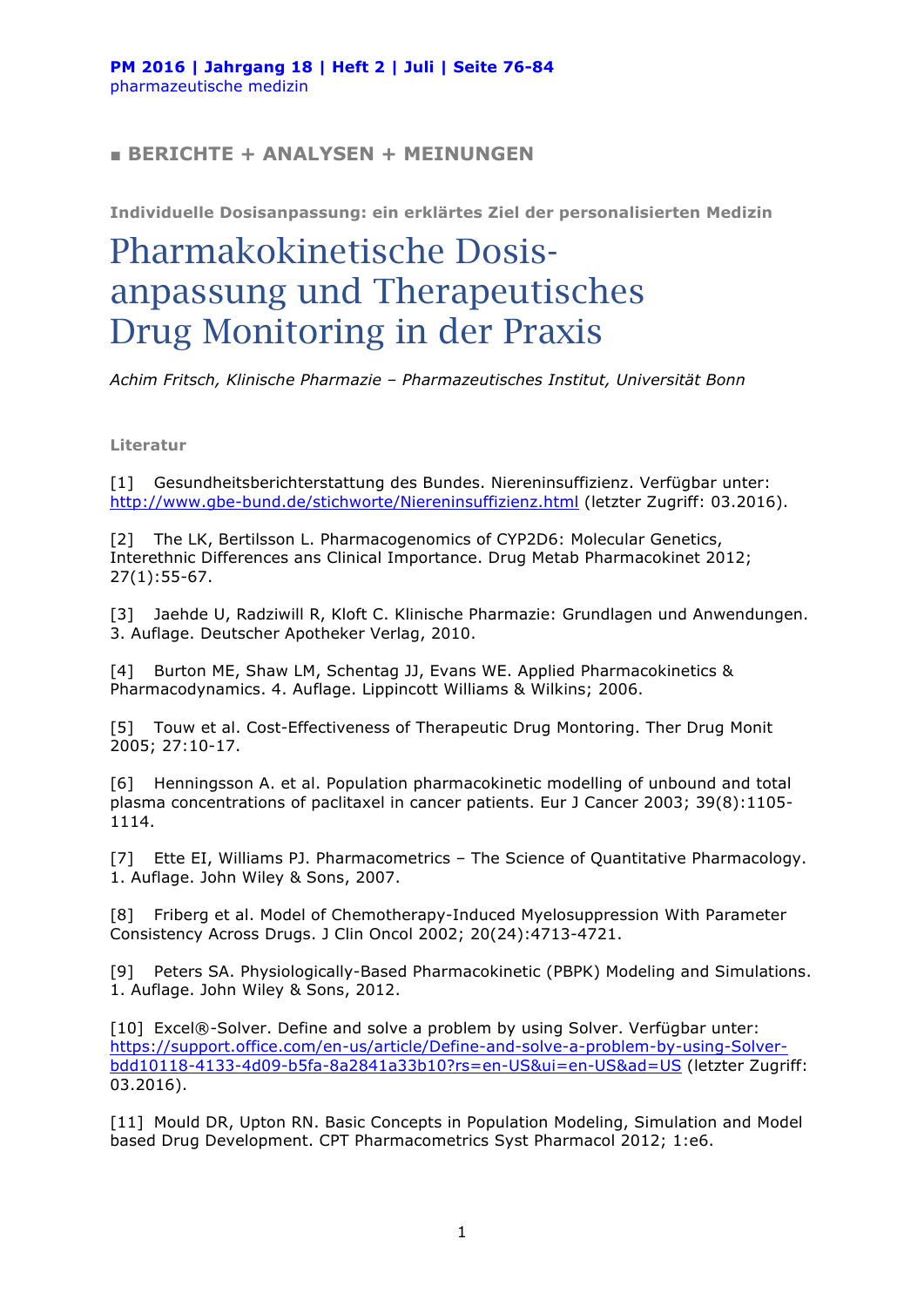[12] Fuchs et al. Benchmarking Therapeutic Drug Monitoring Software: A Review of available Computer Tools. Clin Pharmacokinet 2013; 52:9-22.

[13] Gross AS. Best practice in therapeutic drug monitoring. Br J Clin Pharmacol 2001; 52:5-10.

[14] Patsalos PN et al. Antiepileptic drugs—best practice guidelines for therapeutic drug monitoring: A position paper by the subcommission on therapeutic drug monitoring, ILAE Commission on Therapeutic Strategies. Epilepsia 2008; 49(7):1239 -1276.

[15] BestDose®. Verfügbar unter: http://www.lapk.org/bestdose.php (letzter Zugriff: 03.2016).

[16] MwPharm++®. Verfügbar unter: http://mediware.cz/ (letzter Zugriff: 03.2016).

[17] AWMF-Leitlinie: Strategien zur Sicherung rationaler Antibiotika Anwendung im Krankenhaus (S3). Stand: 12.2013. Verfügbar unter: http://leitlinien.net (letzter Zugriff: 03.2016).

[18] Fachinformation Gentamicin B. Braun Infusionslösung, Stand: 02.2015. Verfügbar unter: http://www.fachinfo.de (letzter Zugriff: 03.2016)

[19] Fachinformation Amikacin B. Braun Infusionslösung, Stand: 04.2014. Verfügbar unter: http://www.fachinfo.de (letzter Zugriff: 03.2016).

[20] Freeman et al. Once-daily dosing of aminoglycosides: review and recommendations for clinical practice. J Antimicrob Chemother 1997; 39:677-686.

[21] Roberts JA, Norris R, Paterson DL, Martin JH. Therapeutic drug monitoring of antimicrobials. Br J Clin Pharmacol 2011; 73 (1):27-36.

[22] Rybak MJ. The Pharmacokinetic and Pharmacodynamic Properties of Vancomycin. CID 2006; 42 (Suppl 1):35-39.

[23] Rudek MA, Chau CH, Figg W, McLeod HL. Handbook of Anticancer Pharmacokinetics and Pharmacodynamics. 2. Auflage. Springer 2014.

[24] Gao B. et al. Evidence for Therapeutic Drug Monitoring of Targeted Anticancer Therapies. J Clin Oncol 2012; 30:4017-4025.

[25] Paci A et al. Review of therapeutic drug monitoring of anticancer drugs part  $1 -$ Cytotoxics. Eur J Cancer 2014; 50:2010-2019.

[26] Alnaim L. Therapeutic drug monitoring of cancer chemotherapy. J Oncol Pharm Practice 2007; 13:207-221.

[27] Calvert AH et al. Carboplatin Dosage: Prospective Evaluation of a Simple Formula Based on Renal Function. J Clin Oncol 1989; 7:1748-1756.

[28] Engelhardt M, Berger DP, Duyster J, Mertelsmann R. Das Blaue Buch. 5. Auflage. Springer 2014.

[29] Saif MW, Choma A, Salamone SJ, Chu E. Pharmacokinetically Guided Dose Adjustment of 5-Fluorouracil: A Rational Approach to improving Therapy Outcomes. J Natl Cancer Inst 2009; 101:1543-1552.